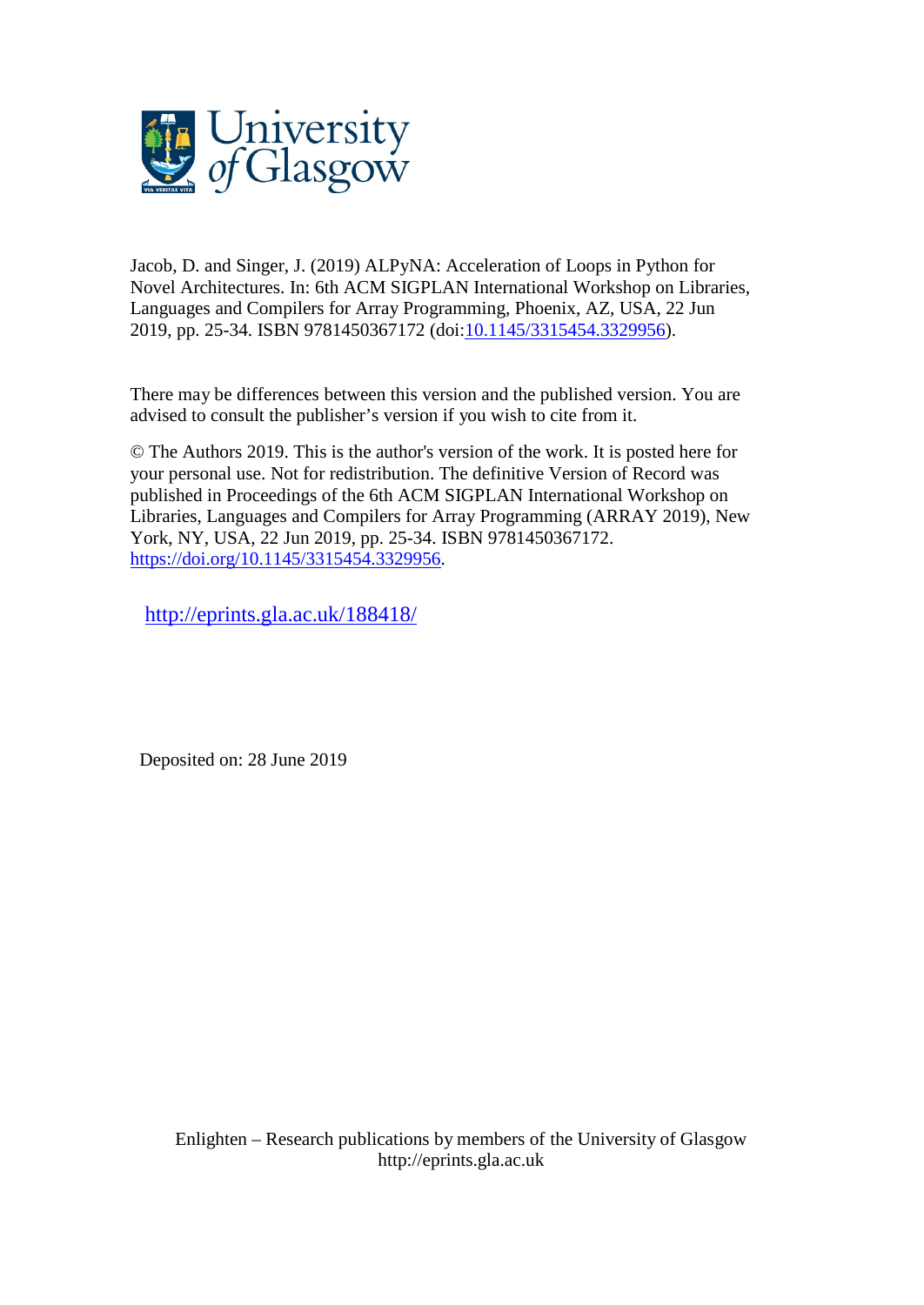# ALPyNA: Acceleration of Loops in Python for Novel Architectures

Dejice Jacob School of Computing Science University of Glasgow **IK** d.jacob.1@research.gla.ac.uk

## Abstract

We present  $ALPvNA$ , an automatic loop parallelization framework for Python, which analyzes data dependences within nested loops and dynamically generates CUDA kernels for GPU execution. The ALPyNA system applies classical dependence analysis techniques to discover and exploit potential parallelism. The skeletal structure of the dependence graph is determined statically (if possible) or at runtime; this is combined with type and bounds information discovered at runtime, to auto-generate high-performance kernels for offload to GPU.

We demonstrate speedups of up to 1000x relative to the native CPython interpreter across four array-intensive numerical Python benchmarks. Performance improvement is related to both iteration domain size and dependence graph complexity. Nevertheless, this approach promises to bring the benefits of manycore parallelism to application developers.

CCS Concepts • Software and its engineering  $\rightarrow$  Dynamic compilers; Scripting languages; Parallel programming languages; • Computer systems organization  $\rightarrow$ Heterogeneous (hybrid) systems.

Keywords code generation, nested loop parallelization, GPU

## ACM Reference Format:

Dejice Jacob and Jeremy Singer. 2019. ALPyNA: Acceleration of Loops in Python for Novel Architectures. In Proceedings of the 6th ACM SIGPLAN International Workshop on Libraries, Languages and Compilers for Array Programming (ARRAY '19), June 22, 2019, Phoenix, AZ, USA. ACM, New York, NY, USA, [10](#page-10-0) pages. [https://doi.](https://doi.org/10.1145/3315454.3329956) [org/10.1145/3315454.3329956](https://doi.org/10.1145/3315454.3329956)

## 1 Introduction

Dynamically typed, high-level scripting languages such as Python, R, Ruby and Javascript are increasingly popular. Python has been in widespread use for many years as shown

ARRAY '19, June 22, 2019, Phoenix, AZ, USA

© 2019 Association for Computing Machinery.

Jeremy Singer School of Computing Science University of Glasgow **IK** jeremy.singer@glasgow.ac.uk

by various programming language surveys [\[5,](#page-9-0) [21\]](#page-10-1). The Python language is particularly attractive to end-user developers [\[3,](#page-9-1) [18\]](#page-10-2) given its simplicity and accessibility. For these reasons, Python has high usage in a broad range of scientific application domains including astronomy [\[16\]](#page-9-2) bio-informatics [\[20\]](#page-10-3) and meteorology [\[14\]](#page-9-3). Array-intensive numerical code is often prototyped, even deployed, as Python scripts or interactive notebooks.

While Python execution, via the CPython interpreter, is generally slow, many users are reluctant to switch to more optimization-amenable programming languages and systems. For this reason, there are various schemes to improve the runtime performance of Python— this work (along with many others) proposes exploiting manycore parallelism for Python. However we distinctively advocate that:

- 1. parallelism should be extracted transparently, from the point of view of the developer, to maintain maximum user-friendliness and
- 2. at runtime we must generate code tuned to the specific dependence relationships between memory accesses in each instantiation of a loop-nest within a code fragment.

Commodity GPUs offer huge numbers of cores for minimal cost and are often extremely effective for data parallel tasks. Depending on the workload, such accelerators can provide orders of magnitude better performance. Programming GPUs is, however, highly complex as it exposes the programmer to the physical realities of the GPU being used. Each kernel must be written in low-level domain specific languages like CUDA and OpenCL which involves the developer carefully calculating the size of the iteration domain and calculating any dependences between data accesses.

The process of reasoning gets progressively harder for complex code and imposes high cognitive burdens on the developer. Many attempts have been made to make this process easier for end-user developers as detailed in section-[2.1.](#page-2-0)

Moreover, dynamic languages like Python resolve types at runtime. This complicates the generation of GPU code since such kernels are required to be compiled with type information. While static type annotations can help, some form of templating is normally required to reuse the same kernel code for different types.

This is the author's version of the work. It is posted here for your personal use. Not for redistribution. The definitive Version of Record was published in Proceedings of the 6th ACM SIGPLAN International Workshop on Libraries, Languages and Compilers for Array Programming (ARRAY '19), June 22, 2019, Phoenix, AZ, USA, <https://doi.org/10.1145/3315454.3329956>.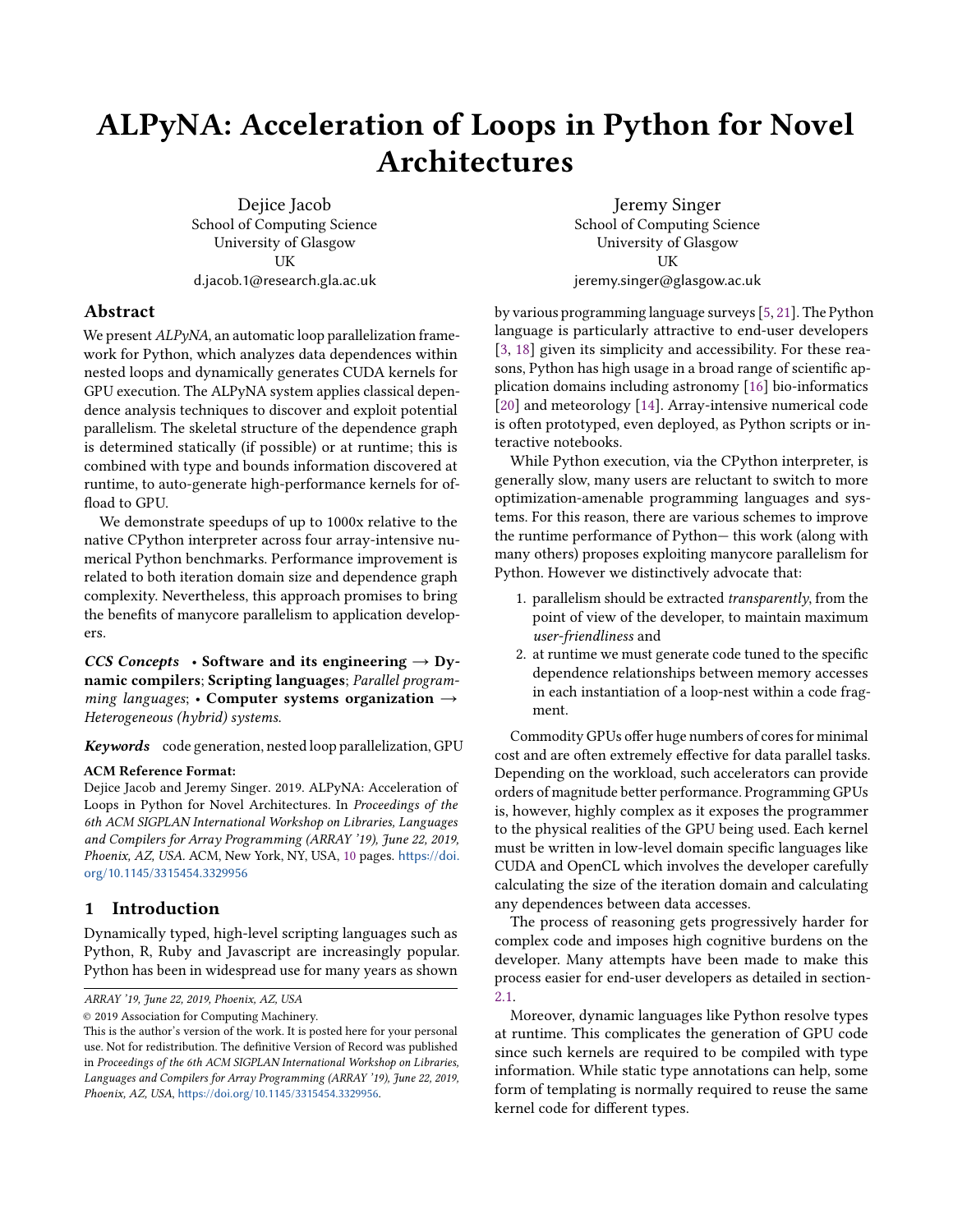## 1.1 ALPyNA

This paper introduces ALPyNA, a dynamic loop parallelization framework for Python. The programmer writes numerical kernels using dense nested for-loops with a linear iteration space using the Python range function. Restricting the analysis to linear loops allows the analysis engine to reason about dependences carried by the loops, and apply various optimisations.

ALPyNA is extensible to multiple types of accelerators by abstracting the accelerator specific code generation for different classes of hardware. It is envisaged to extend the framework to generate code compiled specifically for CPUs or FPGA devices.

ALPyNA has three key novelties:

- 1. The dependence analysis is staged, with initial analysis occurring ahead-of-time and generating in-memory data structures that are preserved till runtime. As the program executes, information about types and bounds is incrementally added to the in-memory dependence data, allowing safe dynamic parallelization to occur.
- 2. The automatic parallelization takes plain old Python code as input, with no need for user annotations or rewriting.
- 3. The system generates a set of observationally equivalent variants for each method, targeting different compute devices. This allows selection of the optimal backend for each specific loop nest, for which performance may be input-dependent.

The ALPyNA system is implemented in Python and integrated with the standard CPython interpreter, as Section [3](#page-4-0) describes. Adoption simply requires the user to import an extra Python library. We have evaluated ALPyNA with a range of array-intensive Python benchmarks (described in Section [4\)](#page-6-0) and demonstrated significant speedup for moderately sized input data sets on stock hardware, as reported in Section [5.](#page-6-1)

To the best of our knowledge, this is the first framework for general auto-parallelization in Python that does not require invasive user annotations. Further, this is the first parallelization system for Python that stages the analysis.

# 2 Background

This section reviews concepts and material that are relevant for parallel Python (Section [2.1\)](#page-2-0) and automatic parallelization techniques (Section [2.2\)](#page-3-0).

## <span id="page-2-0"></span>2.1 Parallelism in Python

The Global Interpreter Lock (GIL) in the vanilla CPython runtime is an obvious impediment to parallelism. It prevents multiple threads from executing Python bytecode concurrently. The GIL is required since memory management is not thread-safe in CPython.

Given the near-ubiquitous availability of manycore processors, there is increasing pressure to support parallel execution in Python. A range of techniques have been applied, as reviewed below.

Code annotation: Lam et al [\[13\]](#page-9-4) introduce Numba, which uses @decorator syntactic sugar to selectively compile functions for CPU or GPU. Numba requires code annotations, optionally including type information. It analyzes Python bytecode and compiles methods Just-in-Time (JIT) to native code using the LLVM infrastructure. In particular, the @cuda.jit decorator only works for a restricted subset of Python, effectively a one-to-one mapping from Python semantics to GPU kernel operations.

Parallelising higher order functions: Functional patterns involving higher-order functions like map and filter are attractive candidates for GPU offload since loop iteration independence is guaranteed by construction. Optimization is effectively a syntactic rewriting operation. Fumero *et al* [\[8\]](#page-9-5) compile and parallelize map functions in Ruby and R. For Python, the effectiveness of this method has been demonstrated by Catanzaro et al [\[6\]](#page-9-6) and Rubinsteyn et al [\[17\]](#page-10-4).

Embedded Domain Specific Languages (eDSLs): Loo.py [\[11\]](#page-9-7) is an eDSL that allows a developer to specify loop iteration ranges and sequences of array update operations, inlined in the Python code. These specifications can be transformed to parallel kernels, and invoked programmatically. Loo.py is an elegant code generation library for array-intensive calculations, targeting CPU and GPU devices. However, this explicit parallelism requires careful thinking on the part of the developer. No data dependence analysis or resolution is provided.

Task graphs: This approach allows for scheduling of interkernel dependences by modelling computation as nodes in a Directed Acyclic Graph (DAG) with edges representing data dependence. The *Pydron* system [\[15\]](#page-9-8) is directed by user annotations to build a task graph for decomposing a program into parallel sections for cloud-based concurrent execution. It relies on further annotations to indicate pure (i.e. side-effect free) functions.

Writing GPU kernels: Klöckner et al [\[12\]](#page-9-9) directly target the GPU by binding to CUDA (PyCUDA) and OpenCL (Py-OpenCL) libraries. This grants direct access for the developer to program the GPU. The disadvantage is that kernels must be written in low-level C-like syntax and must also contain data types. Information can be patched in by editing the source code just before compiling the kernel. However this is left for the developer to do.

Library parallelism: Many Python libraries support GPU execution, e.g. the TensorFlow framework [\[1\]](#page-9-10). In such cases, all parallelism occurs inside a black box; the developer has little understanding and is unable to go 'below the API'. Python simply acts as a coordination language, executed sequentially, with all parallelism devolved to the library code.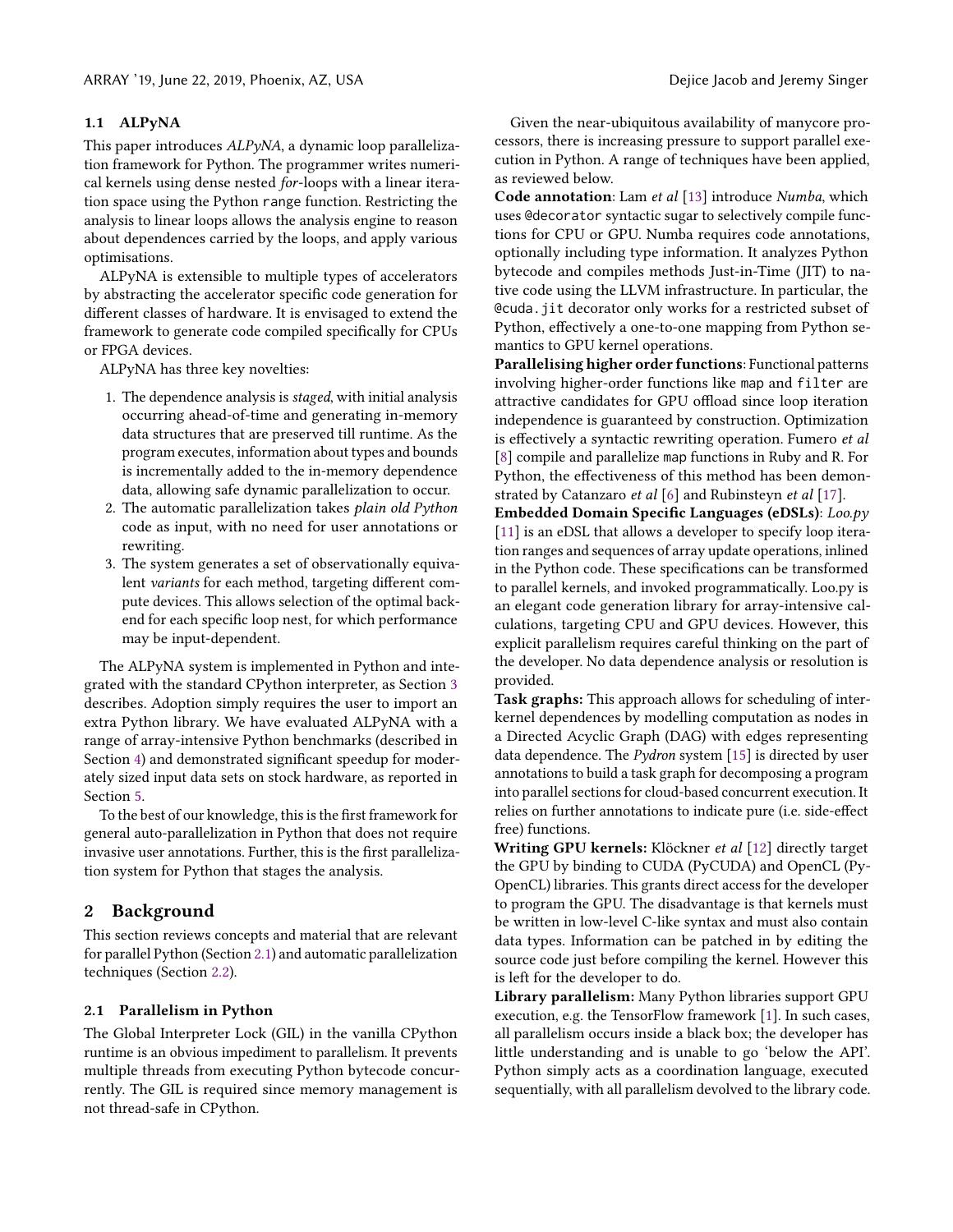Our new approach: Our motivation for ALPyNA is that the user should be able to write code as conventional, undecorated, 'plain old Python' functions and pass these to the analysis tool. The ALPyNA framework will return a specialised object containing a dictionary of callable functions which the programmer can invoke with relevant arguments. When such functions are called at runtime, ALPyNA's dynamic analysis and introspection system intercepts each call; it then generates, compiles, and executes relevant GPU kernels with appropriate data marshalling and transfer.

## <span id="page-3-0"></span>2.2 Automatic Parallelization

Automatic parallelization has a long and chequered history [\[2\]](#page-9-11). Commonly, the key control structure for parallelism is the loop, particularly hot loops (where most of the execution time is concentrated). The key data structure for parallelism is often the array, where most of the dynamic memory is allocated.

There is a vast compendium of loop parallelization techniques. Much is encapsulated in the work of Allen and Kennedy [\[10\]](#page-9-12). For the majority of use-cases, Goff et al [\[9\]](#page-9-13) present simplified fast dependence tests. By computing the cyclic dependences between statements carried by various loops, we can identify which loops can be executed in parallel for the overall set of nested loops, without changing the computation.

These techniques generally apply to imperative, numerical computation. Code is usually written in Fortran; parallelization is also desirable for C/C++ high-performance computing code although the variable aliasing problem is more acute for C-style languages.

The difficulties with general auto-parallelization derive from the following root causes:

- 1. complexity of analysis (for both aliasing and dependence).
- 2. conservative nature of static analysis, since runtime values like loop bounds are usually unavailable.
- 3. difficulty of mapping parallel tasks to available hardware resources to achieve significant speedup.

ALPyNA overcomes the above difficulties using a hybrid analysis technique, combining static and runtime dependence analysis. It benefits from the Python language's relative simplicity, in terms of structured control flow (no C-style goto) and loop iterator guarantees provided by the range function semantics. These features make analysis much less complex.

Because Python execution is interpreter-based and relatively slow, we can often afford significant analysis overhead. As our results demonstrate (cf. Section [5\)](#page-6-1) the analysis time is commensurate with the interpreter execution time for numerical codes.

Dependence analysis can exploit dynamic information. The rich nature of the Python runtime environment means

we can preserve analysis artifacts throughout program execution and refine the knowledge base as information about data types and loop bounds becomes available. This enables more effective parallelization, as explained below.

Since we generate parallel work at runtime, we can do profiling to determine improvements. Further, we have exact knowledge of the nature of the target platform, since we are executing directly on it.

## 2.3 Benefits of Deferring to Runtime

Consider the code-segment in Listing [1.](#page-3-1) Dependence analysis tells us that the statement in the for-loop can be parallelised as long as the loop iteration domain is within the range [0, <sup>1024</sup>) in order to be correct.

Listing 1. Benefit of runtime parallelization

```
def function_foo( arg_a, arg_b, arr_len ) :
for i in range(0, arr\_len, 1):
     arg_a[i+1024] = arg_a[i] + arg_b
```
In a static language like Fortran, symbolic resolution of the limits would result in the addition of a guard condition to check if the loop iteration domain would be less than 1024. If so, a parallel version of the loop would be invoked for execution. Otherwise the loop would be executed sequentially. Smarter compilers would do strip mining to tile all iterations that can be run in parallel and execute them with SIMD instructions.

## Listing 2. ALPyNA example

```
import numpy as np
import Alpyna as alp
user_code = """
def loopy_kernel( arg_a, arg_b, limits) :
 i_max , j_max , k_max , m_max = limits
 for i in range (0, i \texttt{max}, 1):
   for j in range (0, j max, 1) :
     for k in range (0, k_{max}, 1):
        for m in range (0, m_{max}, 1):
          # loopy_kernel_stmt_01
          arg_a[i][j+10][k][m] =arg_a[i][j][k][m] + 4 + arg_b[i]# loopy_kernel_stmt_02
          arg_a[i+1][j][k][m] =arg_a [ i ][ j ][ k ][ m ] + 43
"" ""
...
...
alpyna_ex_engine = alp . static_analyse ( user_code )
```

```
alpyna_ex_engine . loopy_kernel ( arr_a , arr_2 , lims )
```
When the number of data dependences become larger, the dependence relationships make generating all the guard conditions and code variants NP-hard. By deferring this analysis to runtime, we can infer how much parallelism can be extracted from the loop-nest depending on the loop size and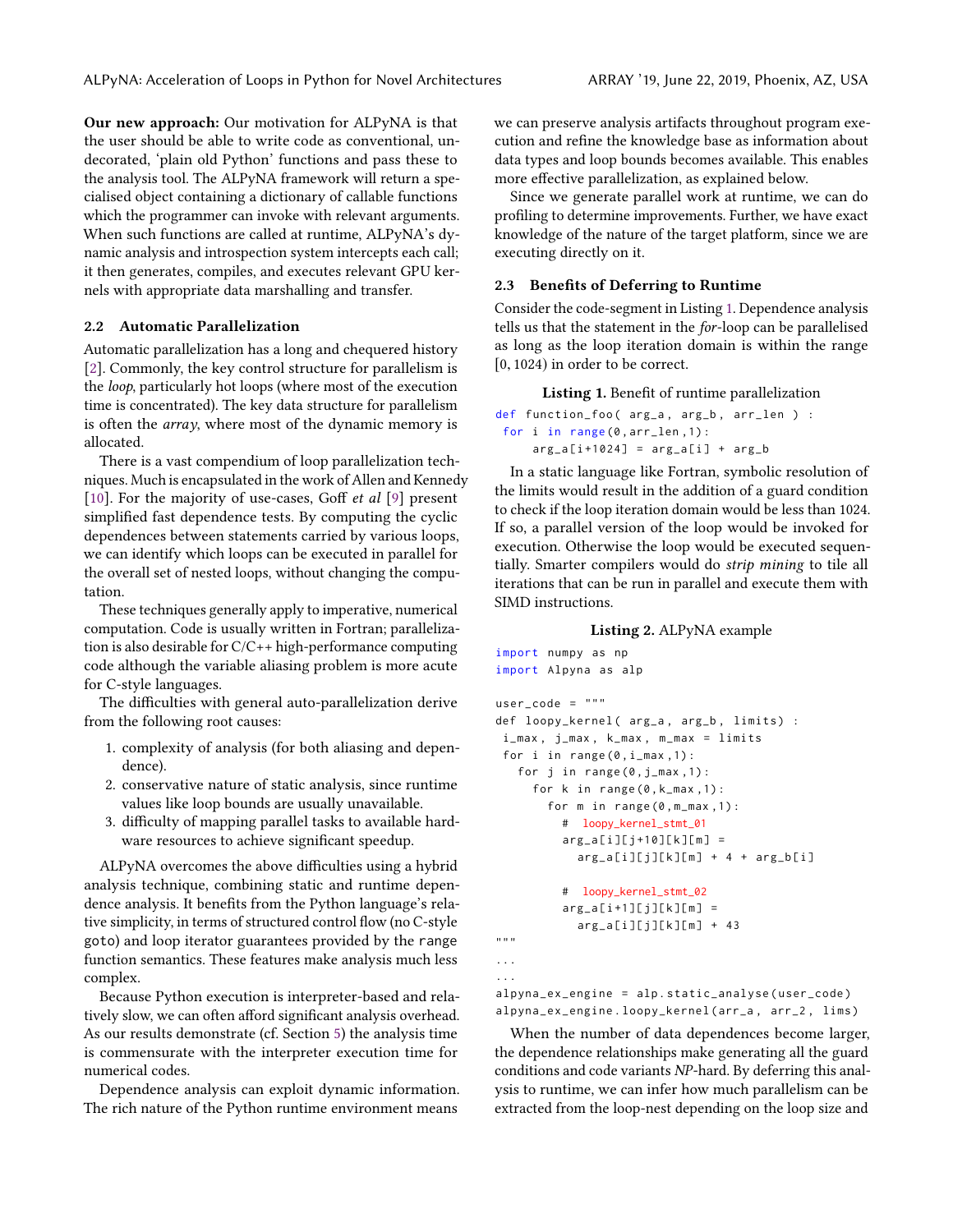<span id="page-4-2"></span>

Figure 1. Dependence graph of loop nest in Listing [2](#page-3-2) when end of iteration domain of j-loop causes a loop-carried dependence (end of  $j$  iteration domain  $> 10$ ).

generate code to satisfy the dependence constraints while still executing in parallel.

To demonstrate the potential gains in parallelization by deferring analysis to runtime, consider the code in Listing [2.](#page-3-2) We depict dependences between statements in a nested loop as shown in Equation [1.](#page-4-1) The loop carrying the dependence is shown by its nesting level  $n$ . and has a range [0, max-loop-nest-level).

<span id="page-4-1"></span>
$$
Dependence = \begin{cases} Dt_{.n}, & True dependence (\delta_n) \\ D^{\hat{}}_{.n}, & Anti dependence (\delta_n^{-1}) \\ Do_{.n}, & Output dependence (\delta_n^o) \end{cases}
$$
 (1)

 During static analysis, the iteration domain of the loops are unknown. There could potentially be loop-carried dependences from statement-1 to statement-2 and vice versa. To be correct, a static optimising compiler would have to be conservative and assume such dependences exist.

For example, if the iteration domain for dimensions  $(i,j,k,m)$ was  $[0 – 50)$ ,  $[0 – 20)$ ,  $[0 – 40)$ ,  $[0 – 50)$ , we would obtain a dependence graph as shown in Figure [1.](#page-4-2) A True dependence is carried by the j-loop from statement-1 to statement-2. A True and *Output* dependence is carried by the *i*-loop in the opposite direction creating a cycle. Further cyclical dependences in this loop structure exist due to

- 1. a True dependence from Statement-1 to itself carried by the j-loop
- 2. a True dependence from Statement-2 to itself carried by the i-loop

The cyclical dependences between statement-1 and statement-2 necessitates running both statements sequentially inside the i-loop. Statement-2 can then be parallelized over the inner  $j, k$  and  $m$ -loops. To preserve the dependence relationship, the first statement would have to be run sequentially inside the  $i$  and  $j$ -loops while parallelizing the  $k$  and  $m$ -loops.

If the iteration domain was changed to [0−50), [0−4), [0<sup>−</sup> 40),  $[0 - 50)$ , the dependence graph, as shown in Figure [2,](#page-4-3) would be applicable. In this case, the only cycle is generated

<span id="page-4-3"></span>

Figure [2](#page-3-2). Dependence graph of loop nest in Listing 2 when iteration domain of  $j$ -loop =  $[0,10)$ .

by the True dependence from statement-2 to itself. This would allow us to parallelize the first statement across all four  $(i,j,k,m)$  loop iteration dimensions while the second statement would have to be run sequentially within the i-loop and parallelized across the other three iteration domains.

# <span id="page-4-0"></span>3 Compiler Implementation

In principle, the ALPyNA analysis and kernel code construction is a staged process. In this section, we refer to the static (Section [3.2\)](#page-4-4) and dynamic (Section [3.3\)](#page-6-2) stages distinctly. The static part occurs during program initialization, described in Section [3.1.](#page-4-5) This may run in the interpreter or as a setup code block in an interactive notebook. The dynamic part happens as the loop is executed for the first time, when runtime types and loop bounds have been resolved.

## <span id="page-4-5"></span>3.1 Application Programmer Interface (API)

ALPyNA is intended to be easy to use for a non-expert Python developer, i.e. an end-user programmer. A minimal setup process is required, as shown in Listing [2.](#page-3-2) A developer calls one function from ALPyNA to initiate static analysis of developer-specified 'plain old Python' kernels; this returns an ALPyNA runtime execution object. ALPyNA assumes loop-nests will always be enclosed within functions. This ensures developers are able to reference parallelized loops via named function abstractions. This workflow is similar to the OpenCL online compiler workflow.

## <span id="page-4-4"></span>3.2 Compiler Frontend

The compiler implementation takes as its input kernel functions written in plain old Python. These functions may have more than one dense linear loop nest specified in Python. It is assumed that the developer will use Numpy arrays for vectors. Only basic subscripting of single or multi-dimensional arrays is supported, i.e. no slicing or sequence indexing.

Dereferencing the vector subscripts should evaluate to instances of the underlying Numpy dtype object or to scalar values. We further restrict ALPyNA to loop bodies that contain no control flow divergence.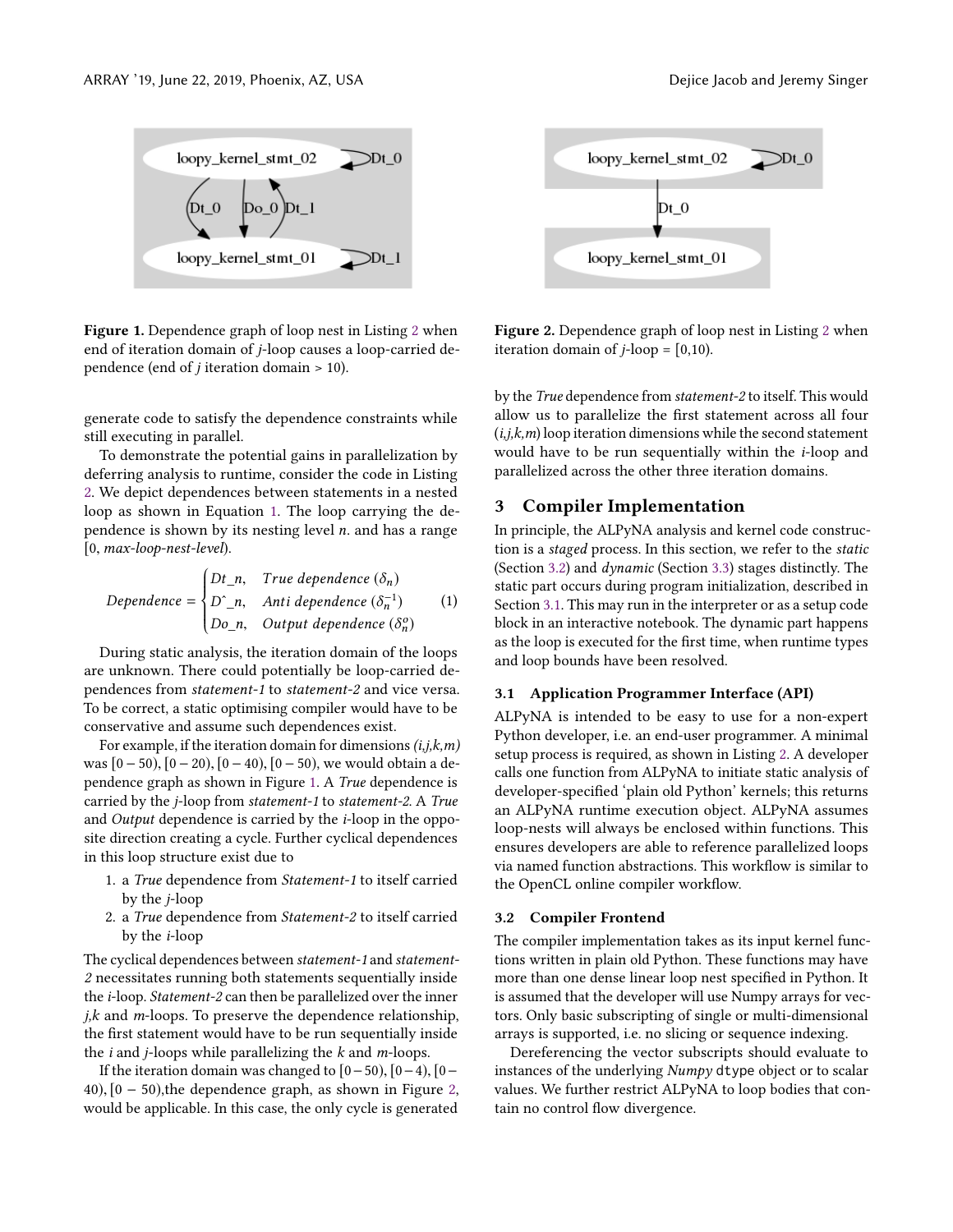<span id="page-5-0"></span>

Figure 3. The ALPyNA system architecture is staged, with an ahead-of-time static analysis and a near-identical structure for the lazy dynamic analysis; note some information is preserved in memory from the initial stage.

The compiler takes dense loop nests as its unit of analysis. All other code constructs will be executed in the CPython interpreter as normal. This allows developers to intersperse loop nests with standard Python code, e.g. conditional execution constructs (if/else constructs that are not inside loop bodies).

To simplify analysis, loops are automatically rewritten in a normalised form, with an iteration increment of 1. Any loop bounds expressions, i.e. parameters of range, that are to be evaluated dynamically are hoisted above the loop and stored in temporary variables.

As shown in Figure [3,](#page-5-0) a call to the static analysis function parses the AST of all nested loops with a linear iteration domain. The subject functions are parsed using Python's AST library, to create a flat record structure consisting of 'loop landmarks,' i.e. fragments of abstract syntax that determine the looping behaviour. This landmark record structure is processed during the static analysis phase, allowing us to generate the subscript and variable pairings required to perform dependence analysis.

If all the loop bounds and data dependences can be determined statically, ALPyNA can generate the untyped GPU kernels (corresponding to the statements in the loop nest body) at compile time and cache these kernels in memory

to reduce dynamic analysis time. In this case, with ahead-oftime generated kernels, we only need to patch the type information into the generated GPU kernels at runtime. Based on the structure of the dependence graph, kernels corresponding to the loop body statements are generated, along with a Python driver function, which invokes the GPU kernels.

On the other hand, if the static analysis cannot determine loop bounds at compile time, then it will mark the loop nest for dependence analysis at runtime.

The landmark record structure of the Python AST along with loop nests marked by ALPyNA for deferred analysis are preserved as in-memory data structures, carried over to the runtime execution context to aid dynamic dependence analysis. At runtime, parallelization is again performed on loop nests marked for deferred analysis. This happens lazily, upon invocation of a particular loop nest within an ALPyNA target function.

## 3.2.1 Runtime Type Determination

We determine the types of the vectors relevant to each GPU kernel at runtime, using Python's introspective facilities. The types are patched into the structure of the GPU kernels. These kernels may have been generated statically, or lazily when the function is invoked at runtime.

While our compiler restricts its analysis to dense loops with linear numeric iteration domains in a kernel, other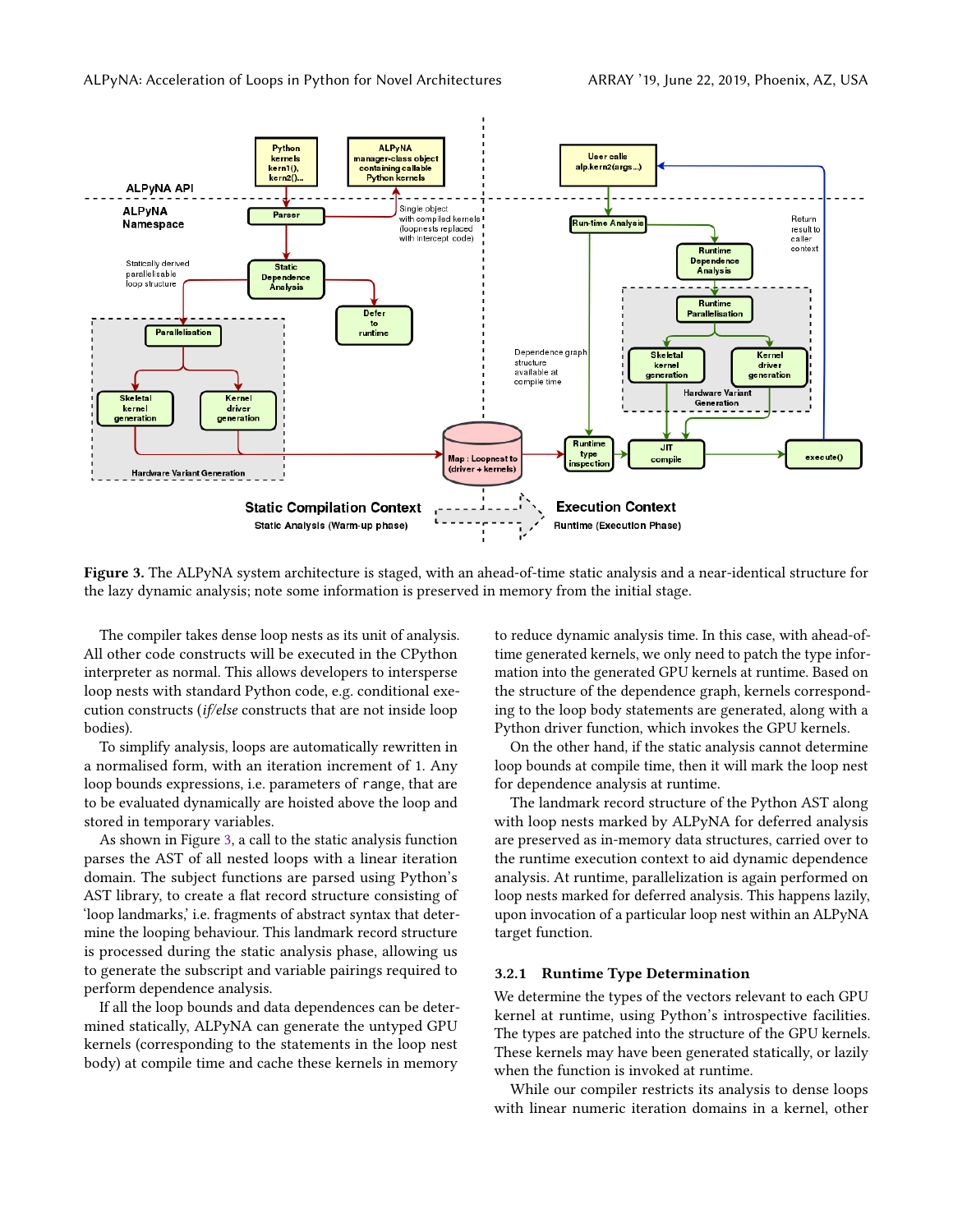expressions and statements within the kernel function that are not enclosed in a loop-nest are left to execute in the interpreter.

#### <span id="page-6-2"></span>3.3 Compiler Backend

## 3.3.1 Runtime GPU Thread Organization

Most modern GPUs use a Single-Instruction-Multiple-Threads (SIMT) approach to execute large numbers of threads in parallel. They have a thread organizational hierarchy reflecting the underlying architecture of the GPU. The CUDA paradigm partitions threads into blocks and grids. ALPyNA exploits the dynamic introspection capabilities of the CPython interpreter to extract loop bound values immediately prior to loop nest invocation and execution. This is done by inspecting the binding of the result of the loop bounds expression, just prior to the execution of the loop. All the loops that can be run in parallel are mapped to each of the GPU axes and all other parallel loops are executed sequentially within each kernel.

## 3.3.2 Numba

ALPyNA uses Numba [\[13\]](#page-9-4) to finalize and compile its automatically generated GPU kernels. Numba is an LLVM based compiler for Python functions. It is invoked by applying the @jit decorator to specific functions. To write code targeting the GPU, Numba uses the decorator syntax to compile kernels written in a tightly restricted subset of Python. These kernels have specific intrinsics that map to the GPU grid, block and synchronize programming primitives in the CUDA paradigm. These mappings directly refer to the CUDA primitives used to identify the thread hierarchy within the kernel.

While Numba allows runtime type inference, it does this on every invocation to the kernel. In the context of ALPyNA, consequent upon the dependences discovered in a loop nest structure, a kernel might have to be executed sequentially. This happens in the case of a loop-carried dependence. When a kernel is invoked multiple times sequentially, Numba's auto-typing feature re-compiles the code upon each kernel invocation. This slows down execution time by an order of magnitude<sup>[1](#page-6-3)</sup>. To prevent this, ALPyNA applies discovered types to the kernel once only at the loop nest level. This allows Numba to cache the compiled kernel for further use over every invocation within a loop.

## <span id="page-6-0"></span>4 Benchmarks

ALPyNA is evaluated using four well-known array-intensive benchmarks expressed in 'plain old Python' as nested linear loops. The benchmark kernel is executed with a range of inputs. The execution time is directly related to iteration domain size. We measure time taken for:

- 1. dependence analysis and kernel generation
- 2. GPU kernel compilation

3. execution time for generated code on GPU

This total time is compared with the time taken by equivalent code executed within the CPython interpreter.

Naïve Matrix Multiplication operates on two dense matrices, represented as two-dimensional arrays of floating-point values. The naïve approach to matrix multiplication involves a triple nested for-loop, to iterate over rows and columns and compute a dot-product for each result element. While other algorithmically efficient variations of matrix multiplication exist, they are used in the context of overloaded operators for specific Matrix representations. The absence of the k-loop iterator in any of the subscript pairs that have to be checked for dependence generates all three dependence types namely (i) True dependence(RAW<sup>[2](#page-6-4)</sup>), (ii) Anti dependence (WAR<sup>[3](#page-6-5)</sup>) and (iii) Output dependence (WAW<sup>[4](#page-6-6)</sup>). Hence the k-loop has to be run sequentially (Listing [3\)](#page-9-14).

Saxpy is Single precision AX plus Y. This benchmark combines scalar multiplication and vector addition on two equally sized linear arrays of 32-bit floating point values. Mathematically, the computation is represented by  $\alpha \vec{x} + \vec{y}$  (Listing [4\)](#page-9-15).

Jacobi Relaxation Core is an iterative solution for a set of linear equations, expressed as a matrix/vector product equation. Approximate trial values are used initially, and refined to reduce the error terms. The algorithm is iterated until it converges on a solution. This benchmark is the core of the iteration step, a doubly nested loop to compute the next value and the error value for each element in the twodimensional matrix (Listing [5\)](#page-9-16).

Conway's Game of Life is a zero-player game on a twodimensional board, representing a cellular automaton. Each element is either alive or dead. At each turn of the game, elements are born, survive, or die, based on their neighbouring element's state at the previous turn. This benchmark is the core of the survival calculation, representing a single turn in the game. Effectively, it is a stencil computation across a two-dimensional integer matrix (Listing [6\)](#page-9-17).

## <span id="page-6-1"></span>5 Evaluation

#### 5.1 Experimental Setup

The experimental platform used for evaluating the benchmarks is a typical commodity desktop computer. It has an Intel Core i7-6700 quad-core CPU with Simultaneous Multithreading (SMT) enabled and a L3 Cache of size 8MB. The maximum clock frequency is 3.4GHz. The memory fitted to this machine is 16GB (2 ∗ 8GB) of 2133MHz DDR-4 RAM.

The GPU used to perform the benchmarking is an Nvidia GeForce GTX-1060. It has a maximum frequency of 1.7GHz

<span id="page-6-3"></span> $1$ measured on the Desktop platform specified in evaluation, Section [5](#page-6-1)

<span id="page-6-4"></span><sup>2</sup>Read-after-Write

<span id="page-6-5"></span><sup>3</sup>Write-after-Read

<span id="page-6-6"></span><sup>4</sup>Write-after-Write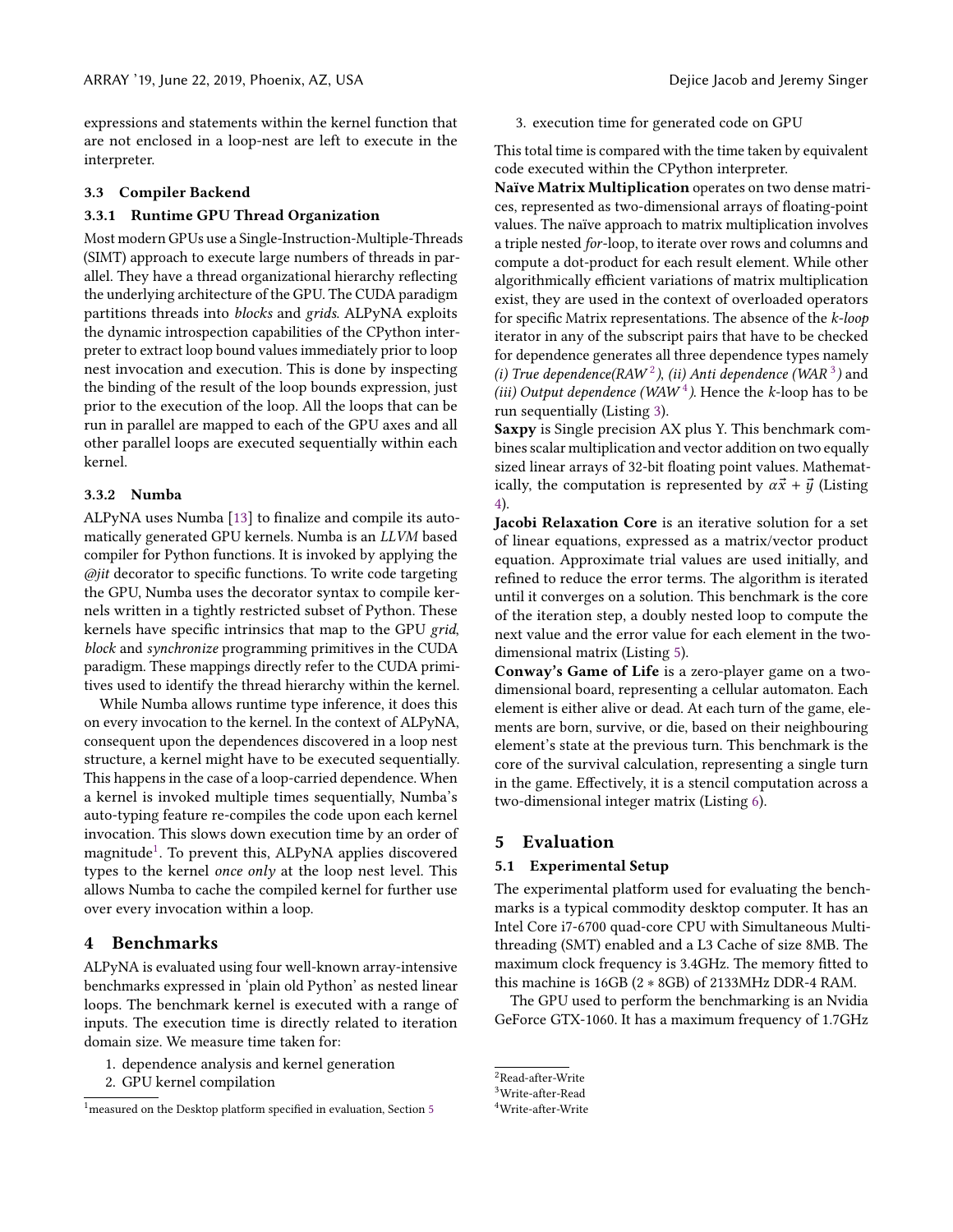<span id="page-7-1"></span>

ALPyNA performance on GPU vs CPython Interpretor

Figure 4. ALPyNA benchmark execution times (lower is better). Note logarithmic y-scale is used due to the magnitude of difference in execution time across different input sizes. GPU execution times are much lower in general. When time for code analysis and kernel compilation are factored into consideration, GPU offload become profitable for larger iteration domain spaces (towards right hand side on each graph).

with 3GB on-board GDDR-5 RAM. The SIMT compute hardware of the GPU is laid out as nine Streaming Multiprocessors (SM), each holding four partitioned SIMT units. Each SIMT unit has 32 cores that are scheduled simultaneously as well as its own individual  $\it warp^{\,5}$  $\it warp^{\,5}$  $\it warp^{\,5}$  scheduler. This provides for a total of 1152 cores across nine SMs. The graphics card is connected via PCI-Express (PCI-E 3.0).

All experiments are run using native x86\_64 Linux, kernel version 4.9. ALPyNA is evaluated with CPython version 3.5.3, with Numpy version 1.13.3. The runtime code generation uses Numba version 0.33.0. Numba itself hooks into an underlying GPU code generator—we use Nvidia CUDA compute version 8.0.44.

## 5.2 Performance

The benchmarks are executed over a range of iteration domain sizes. The Saxpy benchmark has a one-dimensional iteration space. The Jacobi Relaxation Core and Conway's Game of life benchmarks both have a two-dimensional loop iteration space while Matrix Multiplication has a three-dimensional loop iteration space.

Figure [4](#page-7-1) plots CPython and ALPyNA runtimes for different iteration domains. To account for the large differences in execution times between CPython and ALPyNA, the time axis is logarithmic. To compare the effectiveness that adoption of ALPyNA might have in the real world, we compared actual time taken by the CPython interpreter against total execution time taken by ALPyNA to execute the benchmark. This includes the overhead of analysis and compilation, as well as and actual execution of GPU kernels. The execution times shown are inclusive of data transfer time.

ALPyNA generates the skeleton of the GPU kernels at compile time, if all the loop bounds can be resolved at compiletime. In such a scenario, only the type-inspection is done at runtime. To reflect more real-world scenarios and to exercise ALPyNA's runtime dependence analysis and subsequent GPU kernel generation, the benchmarks were written with dynamic loop-limits

Each benchmark is an average of five runs. For the smaller iteration domains (i.e. 64x64 for Matrix-Multiplication, 256x256 for Jacobi Relaxation Core and Conway's Game of Life and 256K for Saxpy), we found a  $+/- 10\%$  variability amongst the run-time analysis and execution times for both the execution on the CPython interpreter and the GPU. For all the other iteration domain sizes that we tested, variability

<span id="page-7-0"></span><sup>5</sup>Nvidia's term for smallest single schedulable unit of threads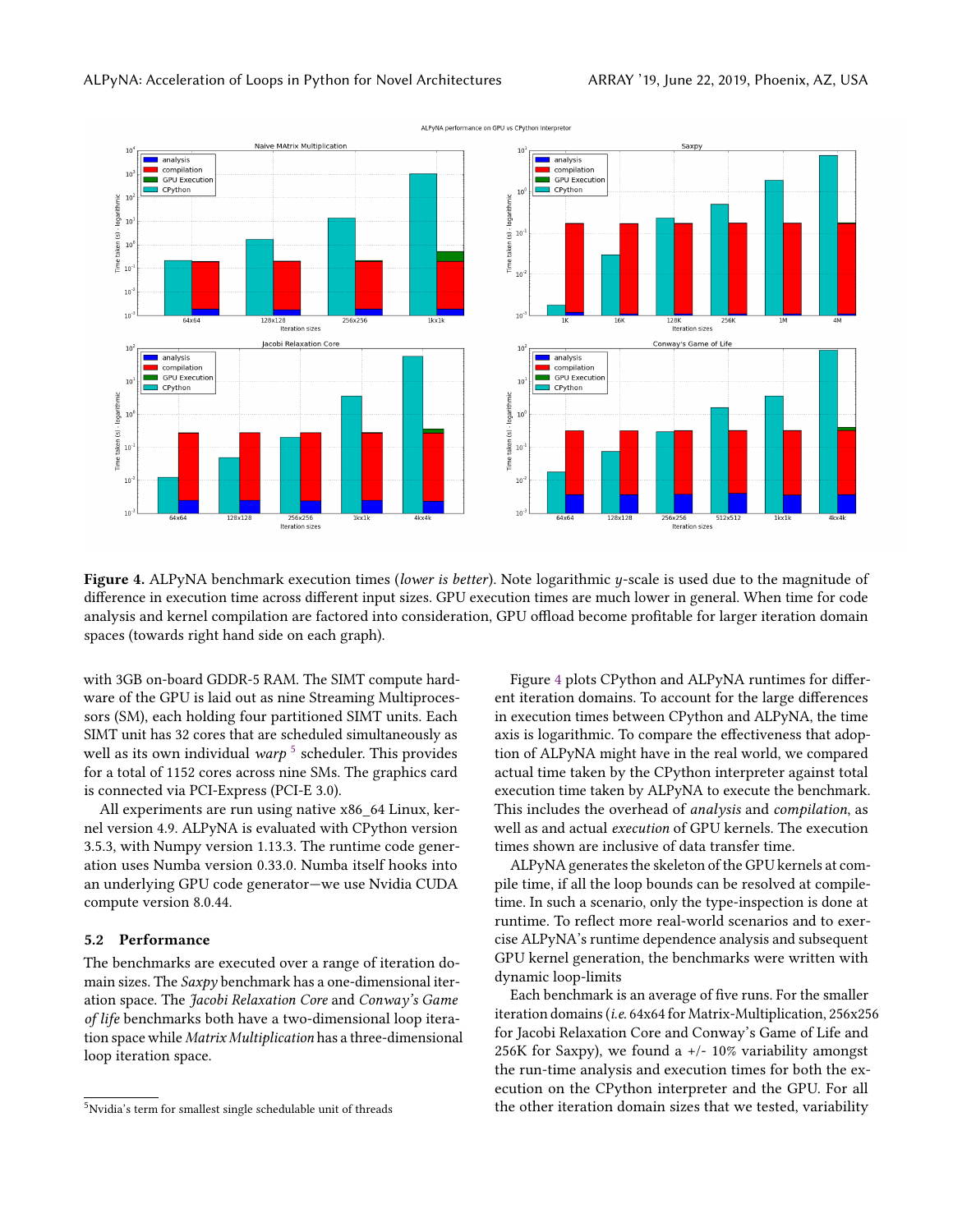reduced from +/- 5% to almost 0%, inversely proportional to increasing iteration domain size. The variability of the GPU compilation times was always constant at +/- 10%. This can be explained by observing that the number of kernels to be compiled for these benchmarks remain constant irrespective of iteration domain sizes.

All benchmarks executed on the CPython interpreter were observed to run at the maximum CPU frequency of 3.4 GHz. This is due to the CPython interpreter running in singlethreaded mode which caused only one CPU core to be fully utilized, leaving the others idle. Thus no throttling of the CPU due to potential thermal issues was noticed.

For GPU execution of the kernels, compiling all the relevant kernels for each loop nest dominated total execution time. However, the compilation time is relatively constant for all iteration domain sizes. This is due to the fact that these are all light-weight kernels that are equal to the number of statements in the loop body. Only the structure of each kernel would change if the dependence graph varied due to runtime factors.

All the benchmarks show that there is a crossover input size threshold, above which GPU execution becomes profitable. Since:

- 1. kernel compilation overhead is constant and
- 2. execution times on the GPU (for parallelizable code) are orders of magnitude lower than time taken to execute on the interpreter,

we can surmise that code executed on the GPU will be faster for loop iteration domains that are large enough to amortize the cost of GPU kernel compilation.

## 6 Related Work

Sheffield et al [\[19\]](#page-10-5) describe Three fingered Jack(TFJ), a system that uses loop dependence analysis to parallelize linear Python for-loops and generate code for FPGAs. They build on the Copperhead compiler system [\[6\]](#page-9-6) to do static compilation of nested loops for which loop-bounds are known ahead of time. It can also only compile for known fixed types.

ALPyNA can also vectorize loop nests with known loopbounds at compile time. However, unlike Three Fingered Jack, we may also defer this dynamically to runtime when the loop-bounds are not known at compile time. This allows us to potentially run more work in parallel. Additionally our system can also discover the types of the vectors at run-time through using the introspection capabilities of the CPython virtual machine.

Caamaño et al [\[4\]](#page-9-18) describe the working of a runtime optimising polyhedral compiler called Apollo. To reduce complexity, they analyze small windows of LLVM-IR and statically generate variants of code for which dependences cannot be known until runtime. These are speculatively executed, with relevant guard conditions checking the accuracy of the

speculation. It falls back onto a known correct point when a mis-prediction is detected.

Apollo targets CPU based loop parallelization; on the other hand, ALPyNA targets heterogeneous architectures. Unlike Apollo, ALPyNA does not speculate and recover. We introspect the values of the loop-domains and the types of the data from the runtime environment to analyze the structure of the loop and concomitantly, we generate the structure of the kernels based on structure of the dependence graph discovered at runtime.

Tornado, described by Clarkson et al [\[7\]](#page-9-19), uses a system of annotations in code for Java. The developer annotates functions containing loop-nests with annotations like @parallel or @reduce. To generate parallel code, the number of dimensions to parallelize are specified by the developer. A Directed Acyclic Graph representation is used to describe the dependences between kernels. Tornado does not attempt to discover any parallelism in the developer code, but relies on guarantees provided by the developer to parallelize loops while ALPyNA discovers dependences in the structure of the code itself.

Loo.py [\[11\]](#page-9-7) is an eDSL that can perform dense loop-nest array manipulation. It relies on the developer specifying the loop-bounds and operations to be executed in a descriptive way. Various loop-level transformations in the polyhedral mould are provided as a library of optimizations for the developer to use on the specified operations. Code is generated for backends once all the specified transformations are applied to the operations described in the DSL. Loo.Py is a code-generator aimed at the expert developer while the aim of ALPyNA is to allow the expression of code in regular Python, while still providing significant speed-ups.

# 7 Conclusions

With ALPyNA, we have evaluated the possibility of parallelizing standard Python loops and make a case for its

- productivity: by showing that end-user developers need not be aware of the precise low-level programming paradigm that is required to extract performance from the GPU.
- portability: by maintaining the original valid Python code provided by the programmer which we may execute in the interpreter if this code cannot be transferred to the GPU.
- dynamic analysis capability: by using the introspection capabilities of the interpreter during JIT analysis. This enables us to vectorize to the maximum possible extent that is allowed by dependence relationships identified by runtime analysis.

We have shown up to 1000x performance increase relative to the time taken by the CPython interpreter for workloads where the iteration domain space is large enough to amortize the  $(i)$  analysis of the loop structure,  $(ii)$  generation of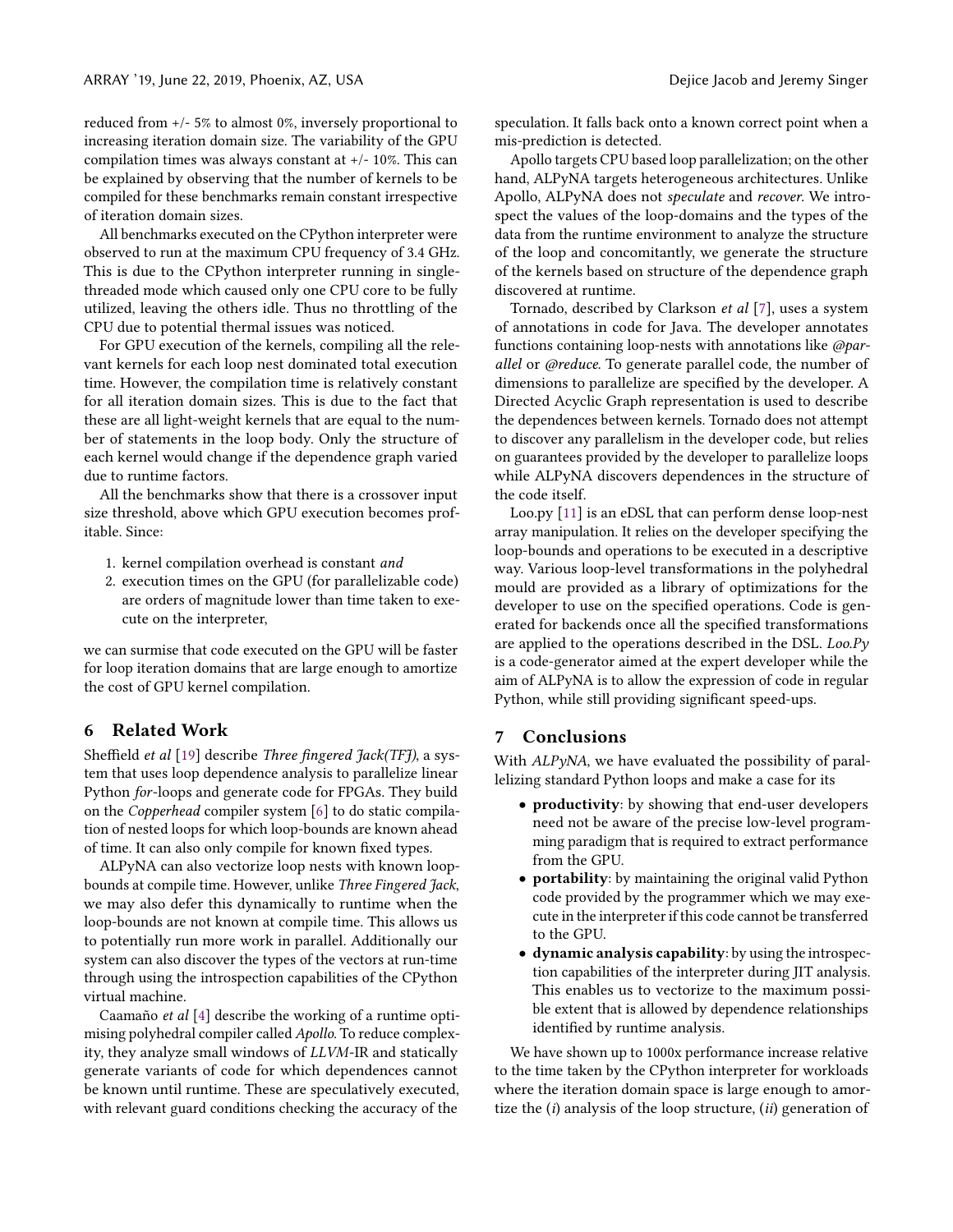requisite kernels and corresponding driver code and (iii) compilation of the required accelerator code.

# A Appendix

## A.1 Code Listings

## Listing 3. Naïve Matrix Multiply

```
def matmul ( mat_a , mat_b , mat_c ) :
 ma_{rm}, ma_{cm} = np.shape(mat_a)
 b_rmax , mb_cmax = np . shape ( mat_b )
 for k in range (ma_cmax):
    for i in range (ma_rmax) :
      for j in range (mb_cmax) :
        mat_c[i][j] = mat_c[i][j] + mat_a[i][k] *mat_b[k][j]
```
## Listing 4. Saxpy

```
def saxpy( arr_y , arr_x , constval ):
  for idx_i in range (len(arr_y)):
    arr_y [idx_i] = arr_y [idx_i]+ constval * arr_x [ idx_i ]
```
## Listing 5. Jacobi Relaxation Core

```
def jacobi_relax_core( next_x , curr_x , err):
  i_{max}, j_{max} = np.shape( curr_x)
  for i in range(1, i_max-1):
    for j in range (1, j max -1) :
      next_x[i][j] = 0.25 * (curr_x[i][j+1]+ curr_x [ i ][ j -1]
                                 + curr_x [i -1][ j ]
                                 + curr_x [ i +1][ j ])
      err[i][j] = next_x[i][j] - curr_x[i][j]
```
#### Listing 6. Conway's Game of Life

```
def conway ( curr , nxt , size ):
 for i in range(1, size -1):
   for j in range (1 , size -1) :
     # first count number of live neighbours (
         between 0 and 8)
     nxt[i][j] = curr[i-1][j-1] + curr[i-1][j] + ...curr[i - 1][j + 1] + curr[i][j - 1] + ...curr[i][j+1] + curr[i+1][j-1] +
                  curr[i+1][j] + curr[i+1][j+1]# next cell is live if curr is dead
     # but has 3 live neighbours , or if curr
     # is alive and has 2 or 3 live neighbours
     nxt[i][j] = ((-(-curr[i][j]) & x nxt[i][j])| (( curr [ i ][ j ]* nxt [ i ][ j ]) | curr [ i
                       J[j]) ==3
```
# Acknowledgments

This material is based upon work supported by the Engineering and Physical Sciences Research Council under Grant No. EP/L000725/1. Any opinions, findings, and conclusions or recommendations expressed in this material are those of

the authors and do not necessarily reflect the views of the EPSRC.

## References

- <span id="page-9-10"></span>[1] Martín Abadi, Paul Barham, Jianmin Chen, Zhifeng Chen, Andy Davis, Jeffrey Dean, Matthieu Devin, Sanjay Ghemawat, Geoffrey Irving, Michael Isard, et al. 2016. Tensorflow: A system for large-scale machine learning. In 12th USENIX Symposium on Operating Systems Design and Implementation. 265–283.
- <span id="page-9-11"></span>[2] Utpal Banerjee, Rudolf Eigenmann, Alexandru Nicolau, and David A Padua. 1993. Automatic program parallelization. Proc. IEEE 81, 2 (1993), 211–243.
- <span id="page-9-1"></span>[3] Margaret Burnett, Curtis Cook, and Gregg Rothermel. 2004. End-user software engineering. Commun. ACM 47, 9 (2004), 53–58. [https:](https://doi.org/10.1145/1015864.1015889) [//doi.org/10.1145/1015864.1015889](https://doi.org/10.1145/1015864.1015889)
- <span id="page-9-18"></span>[4] Martinez Caamaño, Juan Manuel, Manuel Selva, Philippe Clauss, Artyom Baloian, and Willy Wolff. 2017. Full runtime polyhedral optimizing loop transformations with the generation, instantiation, and scheduling of code-bones. Concurrency and Computation: Practice and Experience 29, 15 (2017), e4192. <https://doi.org/10.1002/cpe.4192>
- <span id="page-9-0"></span>[5] Stephen Cass and Parthasaradhi Bulusu. 2018. IEEE Spectrum Top Programming Languages Survey. [https://spectrum.ieee.org/static/](https://spectrum.ieee.org/static/interactive-the-top-programming-languages-2018) [interactive-the-top-programming-languages-2018](https://spectrum.ieee.org/static/interactive-the-top-programming-languages-2018). Accessed: 2019- 04-03.
- <span id="page-9-6"></span>[6] Bryan Catanzaro, Michael Garland, and Kurt Keutzer. 2011. Copperhead: Compiling an Embedded Data Parallel Language. SIGPLAN Not. 46, 8 (2011), 47–56. <https://doi.org/10.1145/2038037.1941562>
- <span id="page-9-19"></span>[7] James Clarkson, Christos Kotselidis, Gavin Brown, and Mikel Luján. 2017. Boosting Java performance using GPGPUs. In International Conference on Architecture of Computing Systems. 59–70.
- <span id="page-9-5"></span>[8] Juan Fumero, Michel Steuwer, Lukas Stadler, and Christophe Dubach. 2017. Just-In-Time GPU Compilation for Interpreted Languages with Partial Evaluation. In Proceedings of the 13th ACM SIGPLAN/SIGOPS International Conference on Virtual Execution Environments. 60–73. <https://doi.org/10.1145/3050748.3050761>
- <span id="page-9-13"></span>[9] Gina Goff, Ken Kennedy, and Chau-Wen Tseng. 1991. Practical Dependence Testing. SIGPLAN Not. 26, 6 (May 1991), 15–29. [https:](https://doi.org/10.1145/113446.113448) [//doi.org/10.1145/113446.113448](https://doi.org/10.1145/113446.113448)
- <span id="page-9-12"></span>[10] Ken Kennedy and John R Allen. 2001. Optimizing compilers for modern architectures: a dependence-based approach. Morgan Kaufmann Publishers Inc.
- <span id="page-9-7"></span>[11] Andreas Klöckner. 2014. Loo. py: transformation-based code generation for GPUs and CPUs. In Proceedings of ACM SIGPLAN International Workshop on Libraries, Languages, and Compilers for Array Programming. 82. <https://doi.org/10.1145/2627373.2627387>
- <span id="page-9-9"></span>[12] Andreas Klöckner, Nicolas Pinto, Yunsup Lee, Bryan Catanzaro, Paul Ivanov, and Ahmed Fasih. 2012. PyCUDA and PyOpenCL: A scriptingbased approach to GPU run-time code generation. Parallel Comput. 38, 3 (2012), 157–174. <https://doi.org/10.1016/j.parco.2011.09.001>
- <span id="page-9-4"></span>[13] Siu Kwan Lam, Antoine Pitrou, and Stanley Seibert. 2015. Numba: A LLVM-based Python JIT compiler. In Proceedings of the Second Workshop on the LLVM Compiler Infrastructure in HPC. 7. [https:](https://doi.org/10.1145/2833157.2833162) [//doi.org/10.1145/2833157.2833162](https://doi.org/10.1145/2833157.2833162)
- <span id="page-9-3"></span>[14] Johnny Wei-Bing Lin. 2012. Why Python is the next wave in earth sciences computing. Bulletin of the American Meteorological Society 93, 12 (2012), 1823–1824. <https://doi.org/10.1175/BAMS-D-12-00148.1>
- <span id="page-9-8"></span>[15] Stefan C Müller, Gustavo Alonso, and André Csillaghy. 2014. Scaling Astroinformatics: Python + Automatic Parallelization. IEEE Computer 47, 9 (2014), 41–47. <https://doi.org/10.1109/MC.2014.262>
- <span id="page-9-2"></span>[16] Thomas P Robitaille, Erik J Tollerud, Perry Greenfield, Michael Droettboom, Erik Bray, Tom Aldcroft, Matt Davis, Adam Ginsburg, Adrian M Price-Whelan, Wolfgang E Kerzendorf, et al. 2013. Astropy: A community Python package for astronomy. Astronomy & Astrophysics 558